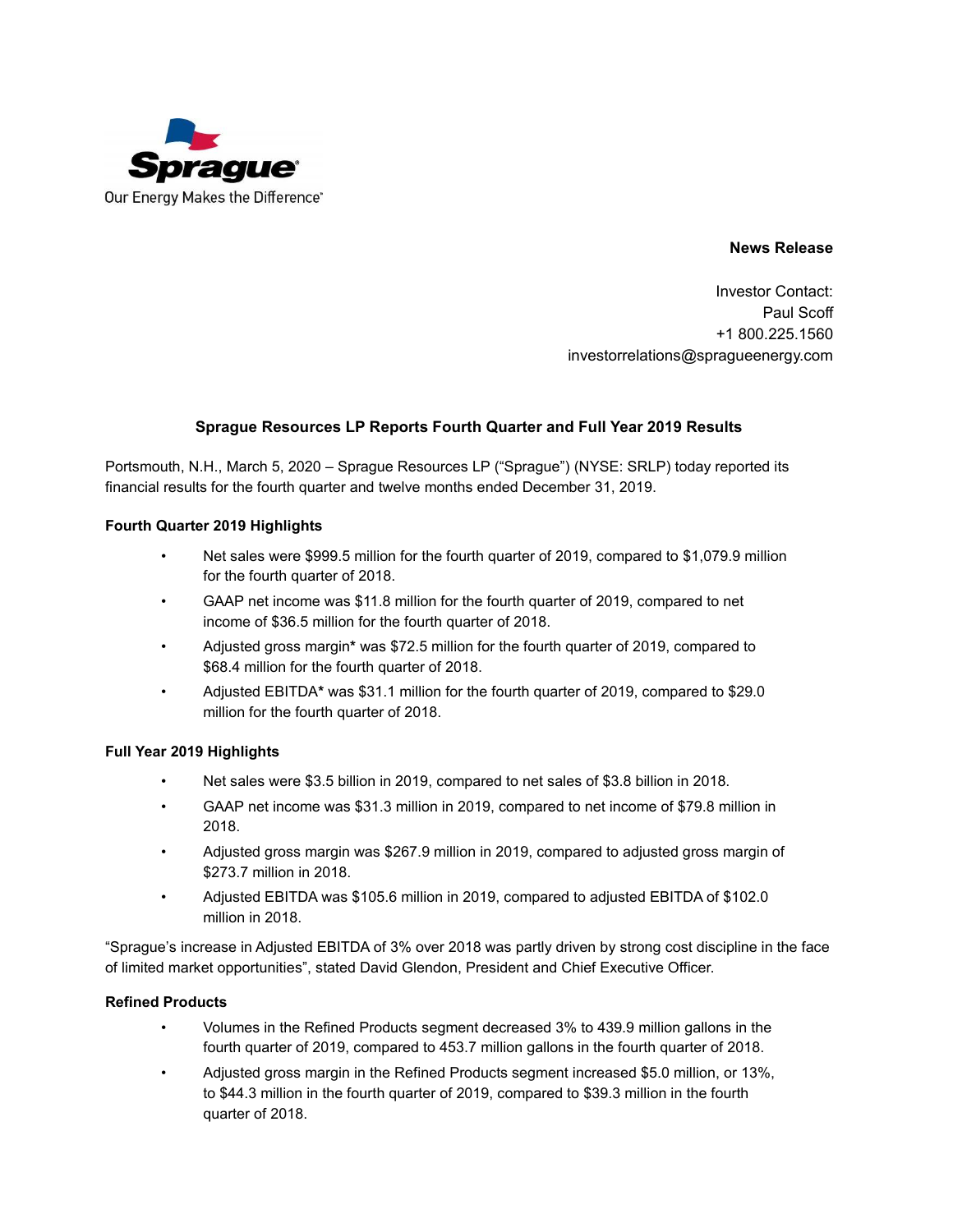- Volumes in the Refined Products segment decreased \$50.5 million gallons, or 3%, to 1,530.4 million gallons in 2019 compared to 2018.
- Refined Products adjusted gross margin decreased \$0.8 million, or 1%, to \$150.1 million in 2019 compared to 2018.

"Refined Products' solid second half results enabled us to end the year on par with 2018, despite a first quarter deficit of \$11.6 million", said Mr. Glendon.

## **Natural Gas**

- Natural Gas segment volumes increased 1% to 17.3 Bcf in the fourth quarter of 2019, compared to 17.1 Bcf in the fourth quarter of 2018.
- Natural Gas adjusted gross margin increased \$1.8 million, or 15%, to \$13.6 million for the fourth quarter of 2019, compared to \$11.9 million for the fourth quarter of 2018.
- Volumes in the Natural Gas segment increased 1.9 Bcf, to 62.3 Bcf in 2019 compared to 2018.
- Natural Gas adjusted gross margin decreased 6% to \$54.3 million in 2019, compared to \$57.9 million in 2018.

"Natural Gas business continues to see steady volume growth, though the absence of volatility in the market has limited our opportunities for margin expansion", said Mr. Glendon.

## **Materials Handling**

- Materials Handling adjusted gross margin decreased by \$2.7 million, or 17%, to \$12.7 million for the fourth quarter of 2019, compared to \$15.4 million for the fourth quarter of 2018.
- Materials Handling adjusted gross margin decreased 2% to \$56.6 million in 2019 compared to \$57.5 million in 2018.

"Materials Handling saw slight declines for the year due to reductions in heavy lift revenue in the U.S.", reported Mr. Glendon.

#### **2020 Guidance**

With regard to Sprague's anticipated 2020 financial results, and assuming normal weather and market structure conditions, we expect to achieve the following through incremental growth and continued cost management initiatives:

- Adjusted EBITDA is expected to be in the range of \$105 million to \$120 million.
- Sprague expects to maintain the 2020 quarterly distributions at the current distribution level.

#### **Quarterly Distribution**

On January 24, 2020, the Board of Directors of Sprague's general partner, Sprague Resources GP LLC, announced a cash distribution of \$0.6675 per unit for the quarter ended December 31, 2019. The distribution was paid on February 10, 2020 to unitholders of record as of the close of business on February 4, 2020.

Sprague also announced that Sprague Resources Holdings LLC, a wholly owned subsidiary of Axel Johnson Inc. and the owner of Sprague's General Partner received 121,150 common units representing limited partner interests in Sprague, in lieu of cash, in respect of the incentive distribution rights payable in connection with the distribution for the fourth quarter of 2019.

#### **Sprague Resources LP Schedule K-1s**

Sprague's finalized 2019 tax packages for its unitholders, including Schedule K-1 will be made available March 6, 2020 via Sprague's website at www.spragueenergy.com under "Investor Relations / K-1 Tax Information" and the tax packages will be mailed to unitholders by March 13, 2020. For additional information, unitholders may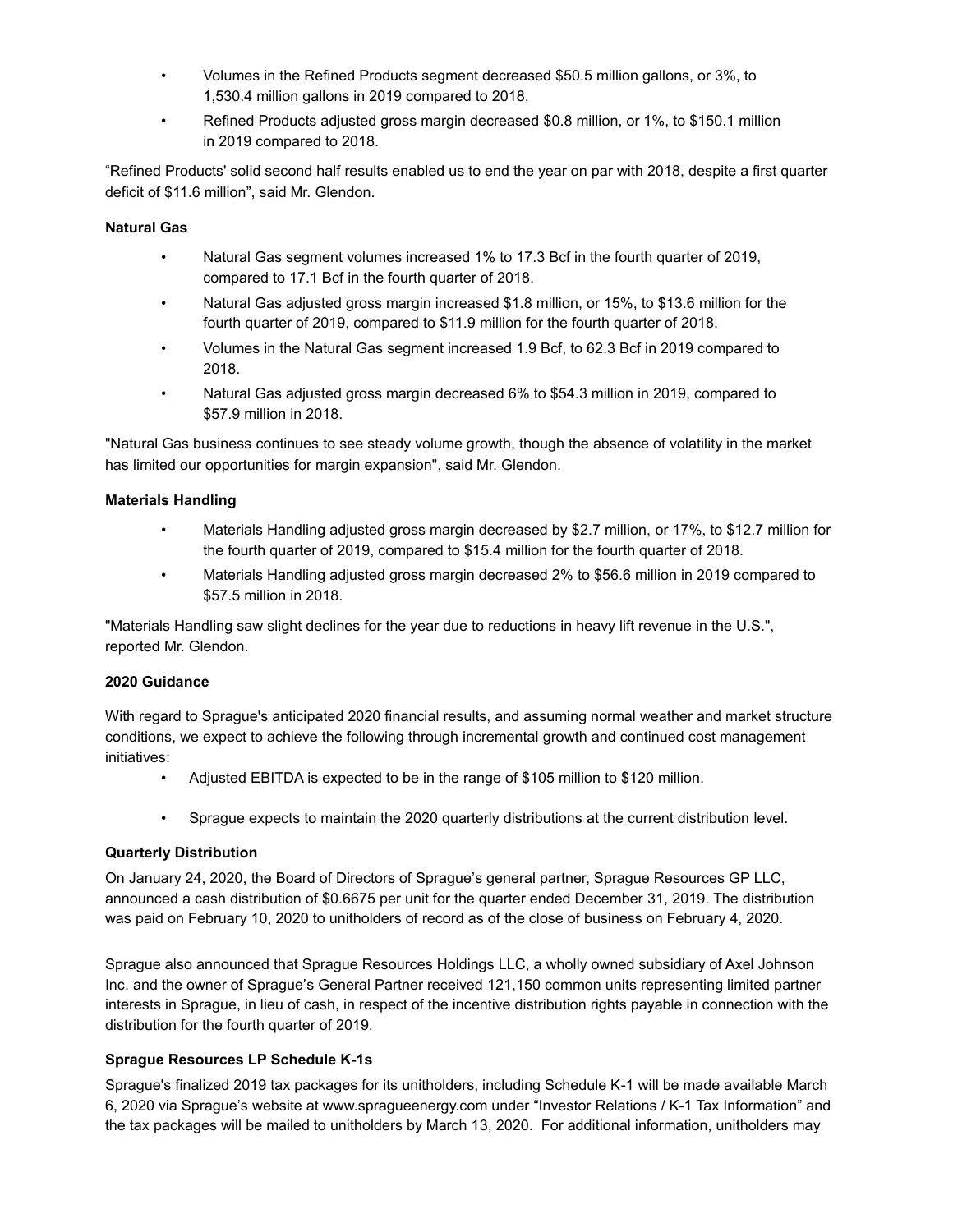call 855-521-8150 Monday through Friday from 8:00 AM to 5:00 PM CDT, or visit www.taxpackagesupport.com/SRLP.

#### **Financial Results Conference Call**

Management will review Sprague's fourth quarter and full year 2019 financial results in a teleconference call for analysts and investors today, March 5, 2020 at 1:00 PM EST.

Dial-in Numbers: (866) 516-2130 (U.S. and Canada) (678) 509-7612 (International)

Participation Code: 6260296

The conference call may also be accessed live by a webcast available on the "Investor Relations" page of Sprague's website at www.spragueenergy.com under "Calendar of Events" and will be archived on the website for one year.

#### **About Sprague Resources LP**

Sprague Resources LP is a master limited partnership engaged in the purchase, storage, distribution and sale of refined petroleum products and natural gas. Sprague also provides storage and handling services for a broad range of materials.

#### **\*Non-GAAP Financial Measures**

EBITDA, adjusted EBITDA and adjusted gross margin are measures not defined by GAAP. Sprague defines EBITDA as net income (loss) before interest, income taxes, depreciation and amortization.

We define adjusted EBITDA as EBITDA increased for unrealized hedging losses and decreased by unrealized hedging gains (in each case with respect to refined products and natural gas inventory, as well as natural gas transportation contracts), changes in fair value of contingent consideration, adjusted for the impact of acquisition related expenses, and when applicable, adjusted for the net impact of retroactive legislation that reinstates an excise tax credit program available for certain of our biofuel blending activities that had previously expired.

We define adjusted gross margin as net sales less cost of products sold (exclusive of depreciation and amortization) decreased by total commodity derivative gains and losses included in net income (loss) and increased by realized commodity derivative gains and losses included in net income (loss), in each case with respect to refined products and natural gas inventory, and natural gas transportation contracts. Adjusted gross margin has no impact on reported volumes or net sales.

To manage Sprague's underlying performance, including its physical and derivative positions, management utilizes adjusted gross margin. Adjusted gross margin is also used by external users of our consolidated financial statements to assess our economic results of operations and its commodity market value reporting to lenders. EBITDA and adjusted EBITDA are used as supplemental financial measures by external users of our financial statements, such as investors, trade suppliers, research analysts and commercial banks to assess the financial performance of our assets, operations and return on capital without regard to financing methods, capital structure or historical cost basis; the ability of our assets to generate sufficient revenue, that when rendered to cash, will be available to pay interest on our indebtedness and make distributions to our equity holders; repeatable operating performance that is not distorted by non-recurring items or market volatility; and, the viability of acquisitions and capital expenditure projects.

Sprague believes that investors benefit from having access to the same financial measures that are used by its management and that these measures are useful to investors because they aid in comparing its operating performance with that of other companies with similar operations. The adjusted EBITDA and adjusted gross margin data presented by Sprague may not be comparable to similarly titled measures at other companies because these items may be defined differently by other companies. Please see the attached reconciliations of net income to adjusted EBITDA and operating income to adjusted gross margin.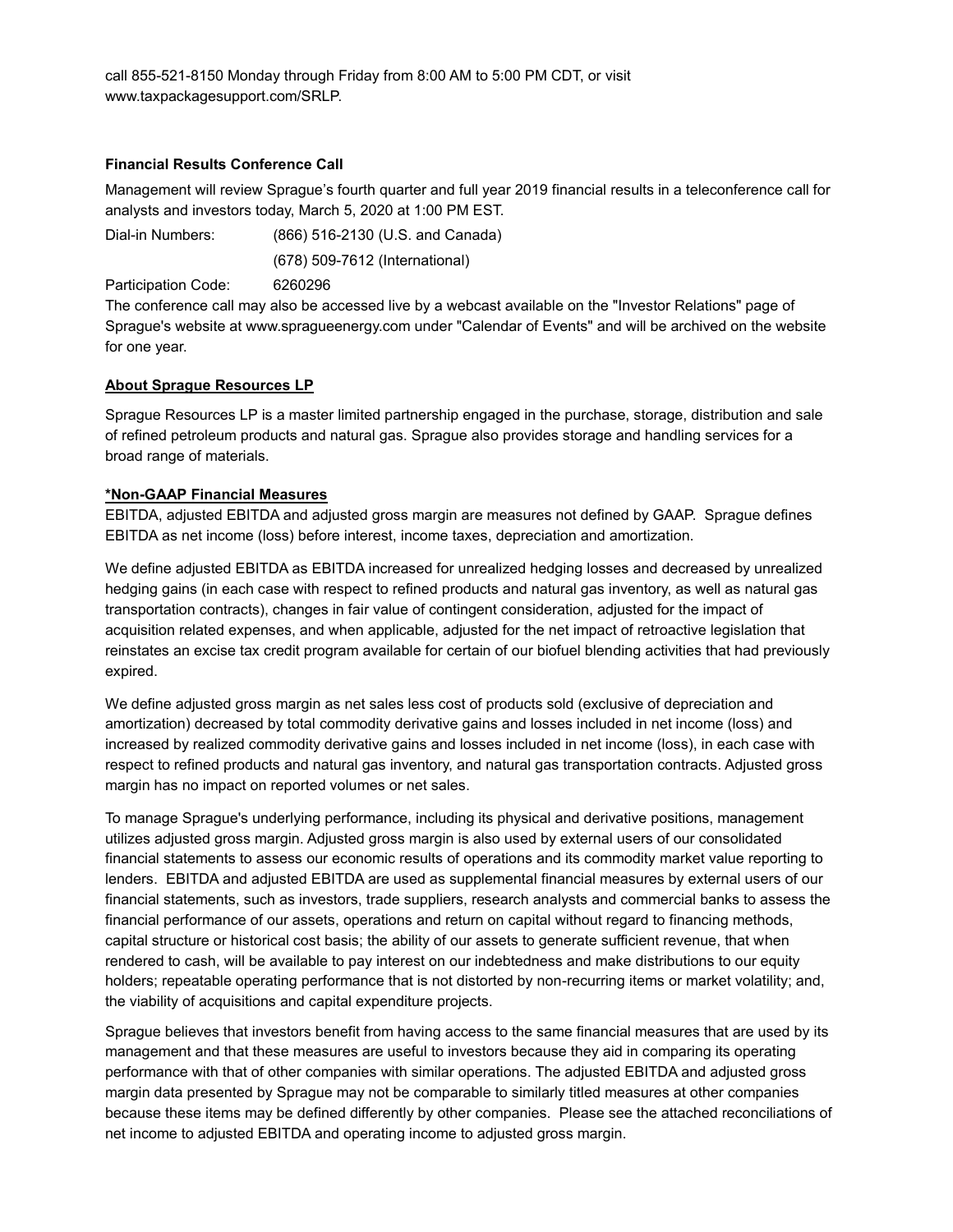With regard to guidance, reconciliation of non-GAAP adjusted EBITDA to the closest corresponding GAAP measure (expected net income (loss)) is not available without unreasonable efforts on a forward-looking basis due to the inherent difficulty and impracticality of forecasting certain amounts required by GAAP such as unrealized gains and losses on derivative hedges, which can have a significant and potentially unpredictable impact on our future GAAP financial results.

### **Forward Looking Statements**

Any statements in this press release about future expectations, plans and prospects for Sprague Resources LP or about Sprague Resources LP's future expectations, beliefs, goals, plans or prospects, constitute forward-looking statements within the meaning of Section 21E of the Securities Exchange Act of 1934. Any statements that are not statements of historical fact (including statements containing the words "believes," "plans," "anticipates," "expects," "estimates" and similar expressions) should also be considered forwardlooking statements. These forward-looking statements involve risks and uncertainties and other factors that are difficult to predict and many of which are beyond management's control. Although Sprague believes that the assumptions underlying these statements are reasonable, investors are cautioned that such forwardlooking statements are inherently uncertain and involve risks that may affect our business prospects and performance causing actual results to differ from those discussed in the foregoing release. Such risks and uncertainties include, by way of example and not of limitation: increased competition for our products or services; adverse weather conditions; changes in supply or demand for our products or services; nonperformance by major customers or suppliers; changes in operating conditions and costs; changes in the level of environmental remediation spending; potential equipment malfunction and unexpected capital expenditures; our ability to complete organic growth and acquisition projects; our ability to integrate acquired assets; potential labor issues; the legislative or regulatory environment; terminal construction/repair delays; political and economic conditions; and, the impact of security risks including terrorism, international hostilities and cyber-risk. These are not all of the important factors that could cause actual results to differ materially from those expressed in forward looking statements. Other applicable risks and uncertainties have been described more fully in Sprague's most recent Annual Report on Form 10-K filed with the U.S. Securities and Exchange Commission ("SEC") on March 5, 2020 and in the Partnership's subsequent Form 10-Q, Form 8-K and other documents filed with the SEC. Sprague undertakes no obligation and does not intend to update any forward-looking statements to reflect new information or future events. You are cautioned not to place undue reliance on these forward-looking statements, which speak only as of the date of this press release.

###

(Financial Tables Below)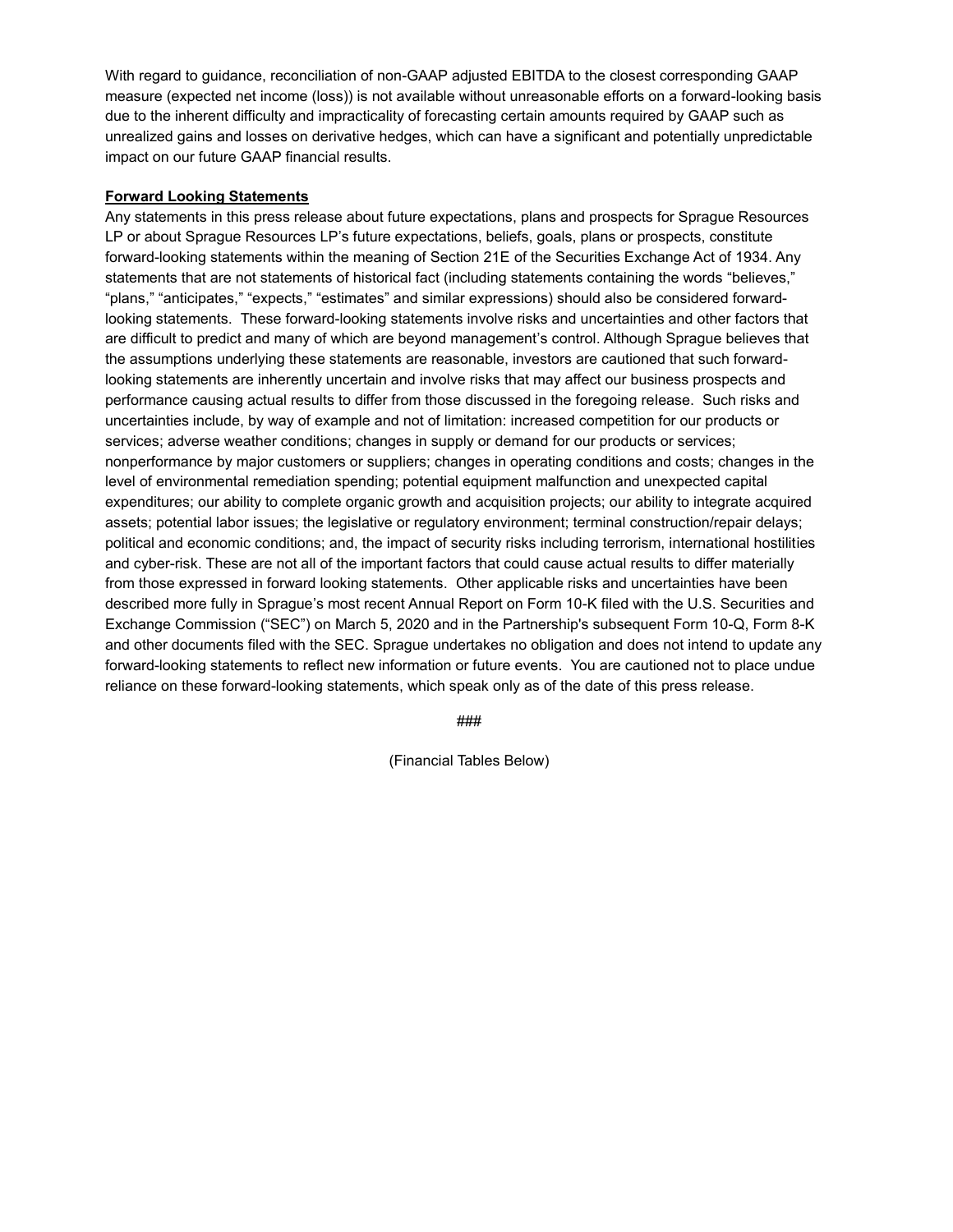# **Sprague Resources LP Summary Financial Data Three and Twelve Months Ended December 31, 2019 and 2018**

|                                                                       | Three Months Ended December 31, |                    |                     |              | <b>Twelve Months Ended December 31,</b> |              |  |            |  |
|-----------------------------------------------------------------------|---------------------------------|--------------------|---------------------|--------------|-----------------------------------------|--------------|--|------------|--|
|                                                                       | 2019<br>(unaudited)             |                    | 2018<br>(unaudited) |              | 2019                                    |              |  | 2018       |  |
|                                                                       |                                 |                    |                     |              |                                         |              |  |            |  |
|                                                                       | (\$ in thousands)               |                    |                     |              |                                         |              |  |            |  |
| <b>Statement of Operations Data:</b>                                  |                                 |                    |                     |              |                                         |              |  |            |  |
| Net sales                                                             | \$                              | 999,494 \$         |                     | 1,079,874 \$ |                                         | 3,502,410 \$ |  | 3,771,133  |  |
| Operating costs and expenses:                                         |                                 |                    |                     |              |                                         |              |  |            |  |
| Cost of products sold (exclusive of depreciation and<br>amortization) |                                 | 925,812            |                     | 983,106      |                                         | 3,228,003    |  | 3,445,385  |  |
| Operating expenses                                                    |                                 | 19,599             |                     | 22,122       |                                         | 84,924       |  | 88,659     |  |
| Selling, general and administrative                                   |                                 | 21,826             |                     | 17,450       |                                         | 78,135       |  | 80,799     |  |
| Depreciation and amortization                                         |                                 | 8,752              |                     | 8,232        |                                         | 34,015       |  | 33,378     |  |
| Total operating costs and expenses                                    |                                 | 975,989            |                     | 1,030,910    |                                         | 3,425,077    |  | 3,648,221  |  |
| Operating income (loss)                                               |                                 | 23,505             |                     | 48,964       |                                         | 77,333       |  | 122,912    |  |
| Other (expense) income                                                |                                 | (505)              |                     |              |                                         | (378)        |  | 293        |  |
| Interest income                                                       |                                 | 108                |                     | 173          |                                         | 555          |  | 577        |  |
| Interest expense                                                      |                                 | (11,029)           |                     | (10, 562)    |                                         | (42, 944)    |  | (38, 931)  |  |
| Income (loss) before income taxes                                     |                                 | 12,079             |                     | 38,575       |                                         | 34,566       |  | 84,851     |  |
| Income tax provision                                                  |                                 | (232)              |                     | (2,048)      |                                         | (3,310)      |  | (5,032)    |  |
| Net income (loss)                                                     |                                 | 11,847             |                     | 36,527       |                                         | 31,256       |  | 79,819     |  |
| Incentive distributions declared                                      |                                 | (2,053)            |                     | (2,055)      |                                         | (6,163)      |  | (7, 879)   |  |
| Limited partners' interest in net income (loss)                       | \$                              | $9,794$ \$         |                     | 34,472       | $\mathbb{S}$                            | $25,093$ \$  |  | 71,940     |  |
| Net income (loss) per limited partner unit:                           |                                 |                    |                     |              |                                         |              |  |            |  |
| Common - basic                                                        | \$                              | 0.43               | -\$                 | 1.52         | \$                                      | 1.10S        |  | 3.17       |  |
| Common - diluted                                                      | \$                              | $0.43 \text{ }$ \$ |                     | 1.51S        |                                         | 1.10S        |  | 3.16       |  |
| Units used to compute net income (loss) per limited partner unit:     |                                 |                    |                     |              |                                         |              |  |            |  |
| Common - basic                                                        |                                 | 22,745,637         |                     | 22,732,886   |                                         | 22,736,916   |  | 22,728,218 |  |
| Common - diluted                                                      |                                 | 22,797,474         |                     | 22,765,630   |                                         | 22,770,883   |  | 22,737,404 |  |
| Distribution declared per unit                                        | \$                              | $0.6675$ \$        |                     | $0.6675$ \$  |                                         | $2.6700$ \$  |  | 2.6550     |  |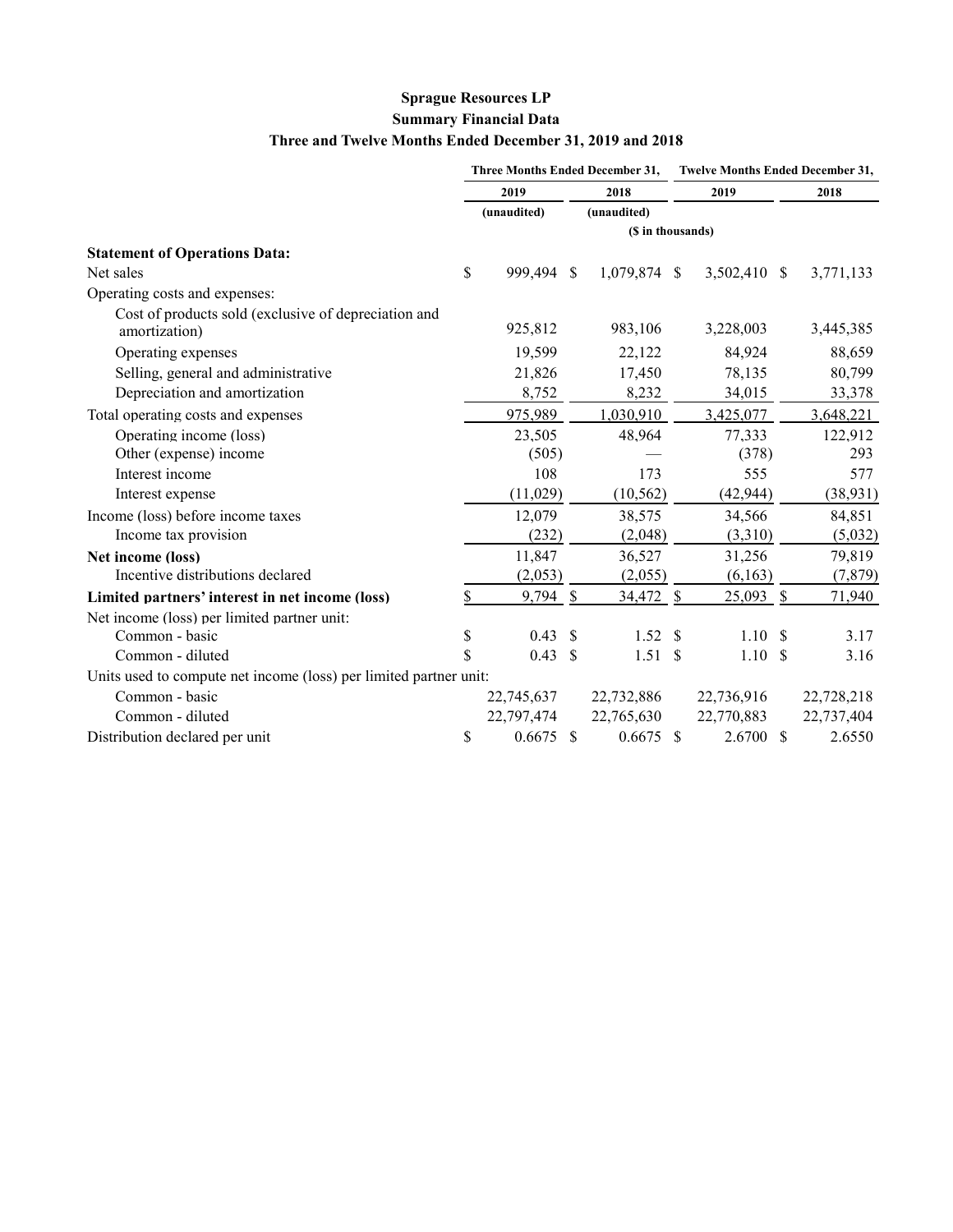# **Sprague Resources LP Volume, Net Sales and Adjusted Gross Margin by Segment Three and Twelve Months Ended December 31, 2019 and 2018**

|                                                                     |                               | <b>Three Months Ended December 31,</b> |               |             |               | <b>Twelve Months Ended December 31,</b> |               |           |  |  |
|---------------------------------------------------------------------|-------------------------------|----------------------------------------|---------------|-------------|---------------|-----------------------------------------|---------------|-----------|--|--|
|                                                                     |                               | 2019                                   |               | 2018        |               | 2019                                    |               | 2018      |  |  |
|                                                                     |                               | (unaudited)                            |               | (unaudited) |               |                                         |               |           |  |  |
|                                                                     | (\$ and volumes in thousands) |                                        |               |             |               |                                         |               |           |  |  |
| <b>Volumes:</b>                                                     |                               |                                        |               |             |               |                                         |               |           |  |  |
| Refined products (gallons)                                          |                               | 439,923                                |               | 453,684     |               | 1,530,356                               |               | 1,580,838 |  |  |
| Natural gas (MMBtus)                                                |                               | 17,331                                 |               | 17,098      |               | 62,266                                  |               | 60,385    |  |  |
| Materials handling (short tons)                                     |                               | 467                                    |               | 522         |               | 2,496                                   |               | 2,627     |  |  |
| Materials handling (gallons)                                        |                               | 111,852                                |               | 153,434     |               | 480,659                                 |               | 488,972   |  |  |
| <b>Net Sales:</b>                                                   |                               |                                        |               |             |               |                                         |               |           |  |  |
| Refined products                                                    | \$                            | 893,468                                | -\$           | 961,395 \$  |               | 3,112,924 \$                            |               | 3,357,769 |  |  |
| Natural gas                                                         |                               | 86,690                                 |               | 96,775      |               | 307,952                                 |               | 332,038   |  |  |
| Materials handling                                                  |                               | 12,742                                 |               | 15,432      |               | 56,655                                  |               | 57,509    |  |  |
| Other operations                                                    |                               | 6,594                                  |               | 6,272       |               | 24,879                                  |               | 23,817    |  |  |
| Total net sales                                                     |                               | 999,494                                | $\mathbb{S}$  | 1,079,874   | $\mathcal{S}$ | 3,502,410                               | $\mathbb{S}$  | 3,771,133 |  |  |
| <b>Reconciliation of Operating Income to Adjusted Gross Margin:</b> |                               |                                        |               |             |               |                                         |               |           |  |  |
| <b>Operating income</b>                                             | S                             | 23,505 \$                              |               | 48,964 \$   |               | 77,333 \$                               |               | 122,912   |  |  |
| Operating costs and expenses not allocated to operating segments:   |                               |                                        |               |             |               |                                         |               |           |  |  |
| Operating expenses                                                  |                               | 19,599                                 |               | 22,122      |               | 84,924                                  |               | 88,659    |  |  |
| Selling, general and administrative                                 |                               | 21,826                                 |               | 17,450      |               | 78,135                                  |               | 80,799    |  |  |
| Depreciation and amortization                                       |                               | 8,752                                  |               | 8,232       |               | 34,015                                  |               | 33,378    |  |  |
| Change in unrealized gain on inventory                              |                               | 11,645                                 |               | (13, 651)   |               | 12,814                                  |               | (32,960)  |  |  |
| Change in unrealized value on natural gas                           |                               |                                        |               |             |               |                                         |               |           |  |  |
| transportation contracts                                            |                               | (12, 860)                              |               | (14,701)    |               | (19, 289)                               |               | (19, 114) |  |  |
| Total adjusted gross margin:                                        |                               | 72,467                                 | $\frac{1}{2}$ | $68,416$ \$ |               | $267,932$ \$                            |               | 273,674   |  |  |
| <b>Adjusted Gross Margin:</b>                                       |                               |                                        |               |             |               |                                         |               |           |  |  |
| Refined products                                                    | \$                            | 44,339                                 | -S            | 39,313      | $\mathbf{\$}$ | 150,124 \$                              |               | 150,965   |  |  |
| Natural gas                                                         |                               | 13,639                                 |               | 11,865      |               | 54,288                                  |               | 57,875    |  |  |
| Materials handling                                                  |                               | 12,730                                 |               | 15,415      |               | 56,616                                  |               | 57,515    |  |  |
| Other operations                                                    |                               | 1,759                                  |               | 1,823       |               | 6,904                                   |               | 7,319     |  |  |
| Total adjusted gross margin                                         | \$                            | 72,467                                 | $\frac{1}{2}$ | 68,416      | $\frac{1}{2}$ | 267,932                                 | $\frac{1}{2}$ | 273,674   |  |  |